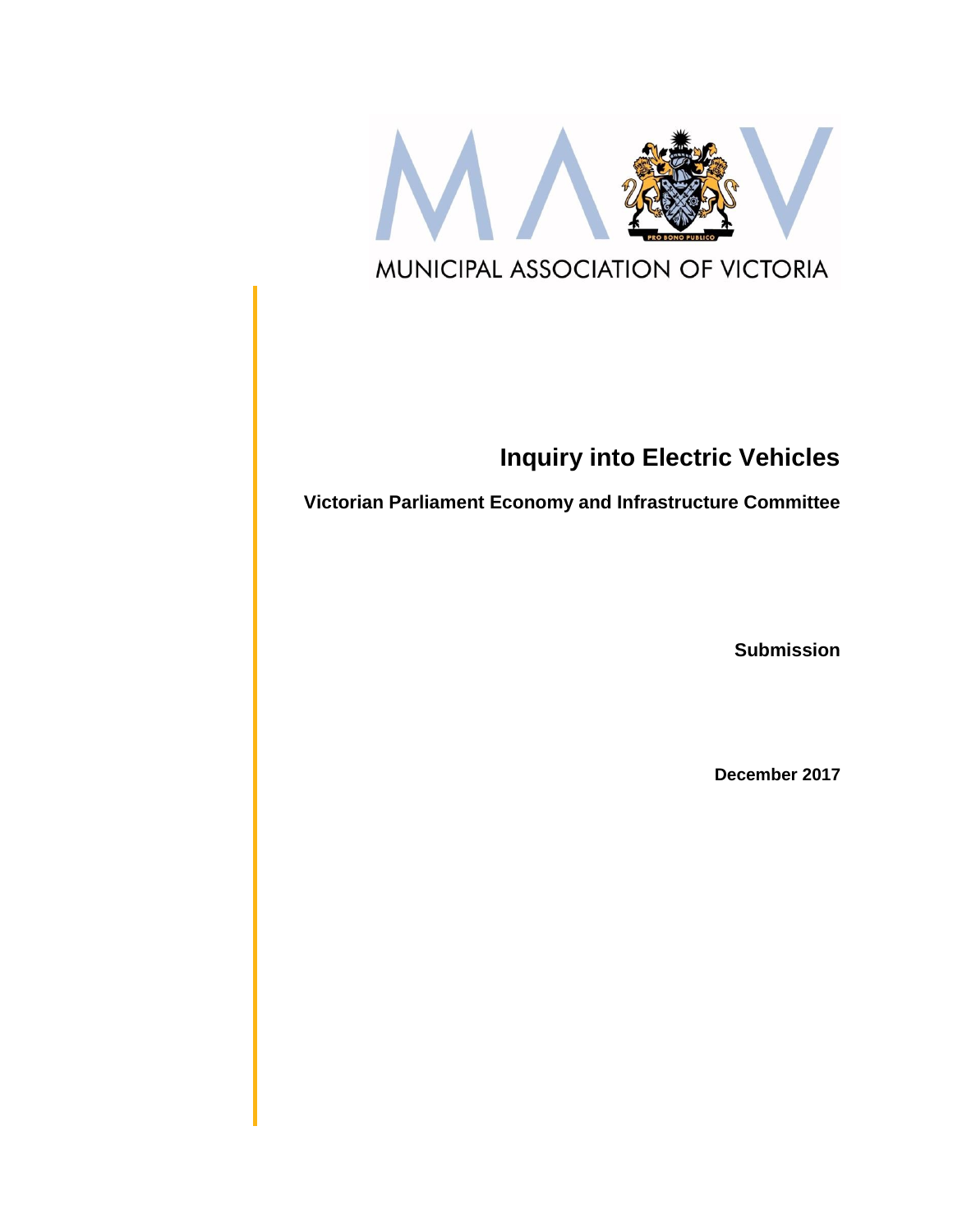

#### *© Copyright Municipal Association of Victoria, 2017.*

*The Municipal Association of Victoria (MAV) is the owner of the copyright in this publication.* 

*No part of this publication may be reproduced, stored or transmitted in any form or by any means without the prior permission in writing from the Municipal Association of Victoria.* 

*All requests to reproduce, store or transmit material contained in the publication should be addressed to the MAV on (03) 9667 5555.*

*The MAV does not guarantee the accuracy of this document's contents if retrieved from sources other than its official websites or directly from a MAV employee.*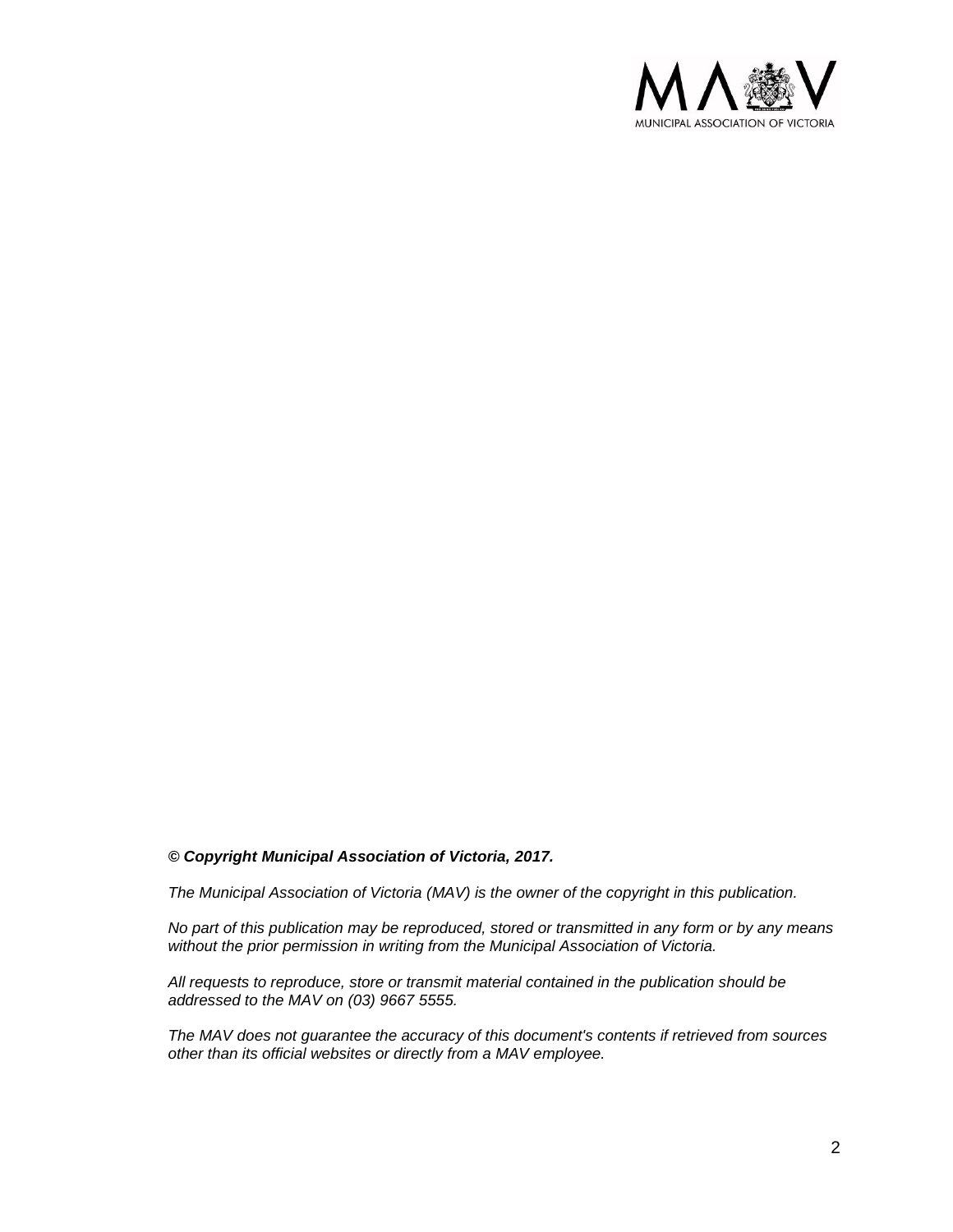

# Table of contents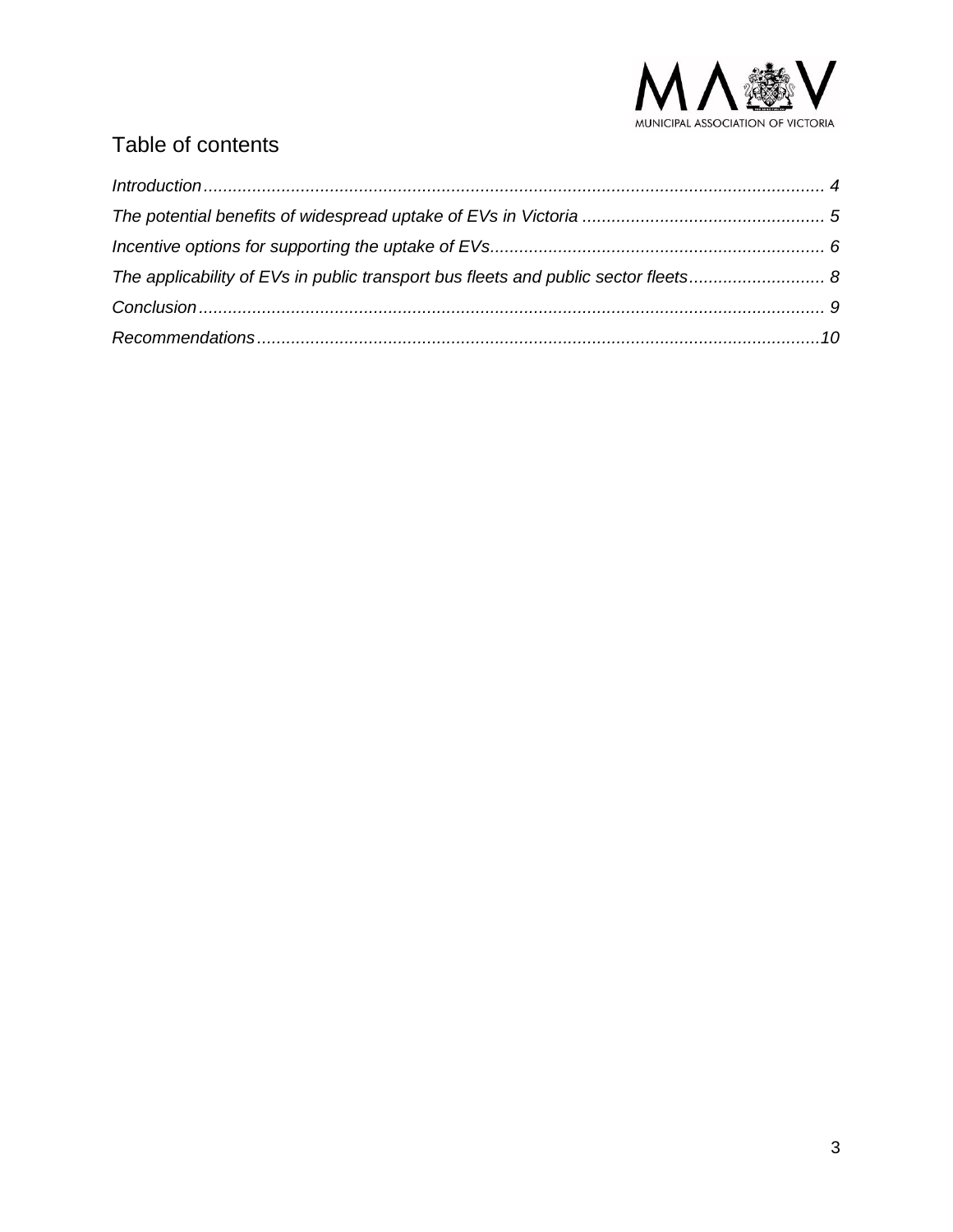

#### <span id="page-3-0"></span>**Introduction**

 $\overline{a}$ 

The Municipal Association of Victoria (MAV) welcomes the opportunity to provide input to the Economy and Infrastructure Committee's inquiry into electric vehicles (EVs).

The MAV is the statutory peak body for local government in Victoria. Formed in 1879, we have a long and proud tradition of supporting councils to provide good government to their communities. We represent all Victorian councils and work to advance the interests of the local government sector as a whole.

While EVs currently make up a very small percentage of the vehicle market in Australia, there is a growing consensus, including amongst Victorian councils, that widespread uptake of EVs across Australia is both inevitable and desirable. The United Kingdom, France, Norway, the Netherlands, Germany and China are just a few of the countries that have announced that they will ban new diesel and petrol cars or are considering doing so. Bloomberg New Energy Finance estimates that EVs will account for 54 per cent of all new light-duty vehicle sales globally by 2040.

In order to assist with a smooth and efficient transition to EVs it is important that the Commonwealth and state governments work together to ensure a coordinated approach is taken and that the appropriate policies and incentives are in place.

This submission draws on recent reports and studies by a range of parties, including those prepared by the Australia Institute<sup>1</sup> and by ClimateWorks Australia<sup>2</sup> in partnership with the Electric Vehicle Council.

As road infrastructure providers, fleet managers and representatives of their local communities, Victorian councils have a strong interest in supporting a smooth transition to EVs. A number of councils have already or are currently considering investing in EVs and EV charging infrastructure as part of broader objectives to reduce emissions, improve air quality, protect and enhance local amenity, and reduce lifecycle fleet maintenance costs. With fleet emissions making up a significant proportion of councils' overall corporate emissions, councils recognise a transition to EVs powered by clean energy as a positive step to advance councils' emissions reduction objectives.

The MAV recognises that we are in a state of climate emergency that requires urgent action by all levels of government. Noting that light vehicles account for 10 per cent of Australia's total greenhouse gas emissions, we consider a transition away from internal combustion engine vehicles to EVs to be one of a number of necessary actions to reduce emissions.

<sup>1</sup> The Australia Institute, [If you build it, they will charge: Sparking Australia's electric vehicle boom.](http://www.tai.org.au/sites/defualt/files/P233%20If%20you%20build%20it%20they%20will%20charge%20FINAL%20-%20October%202017.pd) October 2017.

<sup>2</sup> ClimateWorks Australia & Electric Vehicle Council, [The state of electric vehicles in Australia.](https://climateworks.com.au/sites/default/files/documents/publications/state_of_evs_final.pdf) June 2017.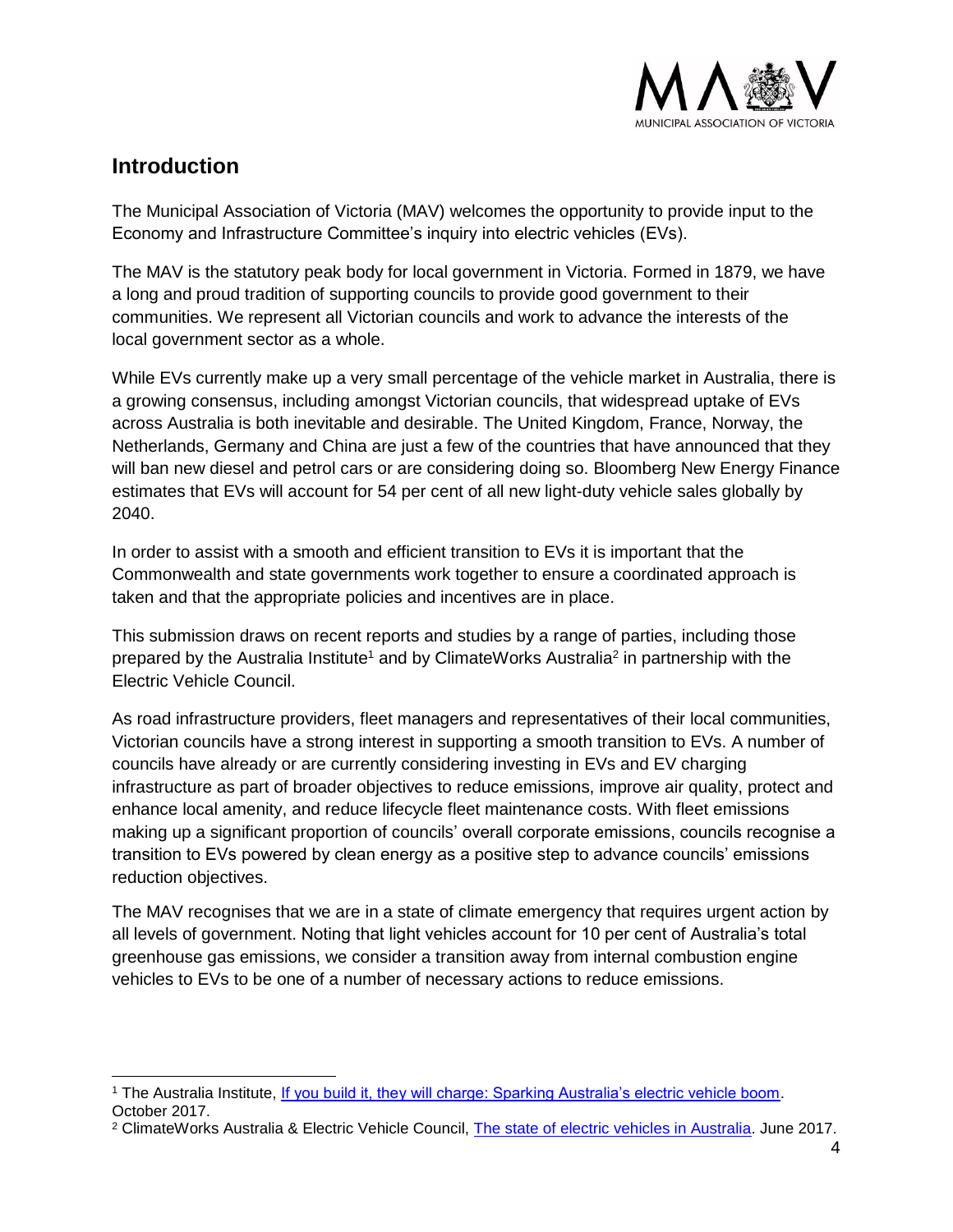

## <span id="page-4-0"></span>**The potential benefits of widespread uptake of EVs in Victoria**

As noted in the inquiry terms of reference, the potential benefits of widespread uptake of EV in Victoria are many and include reduced greenhouse gas emissions, improved air quality, and reduced noise and amenity impacts. According to SGS Economics & Planning, the lack of incentives and encouragement for EV uptake in Australia and the resulting low adoption of EVs will cost Australia `several billions of dollars per year' because these benefits won't have been able to be realised<sup>3</sup>.

We note that the reduced emissions benefits from EVs would be maximised if charging stations were able to rely wholly, or even partly, on clean energy. Victorian councils are strong supporters of renewable energy and we encourage the State, the EV industry and electricity providers to support the development, installation and use of clean energy-dependent EV charging infrastructure wherever possible.

EVs may also deliver benefits in terms of management of peak demand and avoiding costly upgrades to the power grid. A recent study in Denmark found that EVs can work as mobile energy storage units, thereby providing flexibility for the grid to respond to supply and demand<sup>4</sup>. Nissan in partnership with Ovo, an energy supplier in the United Kingdom, will reportedly be offering a "vehicle-to-grid" service to purchasers of Nissan's new Leaf EV next year.

An additional potential benefit from widespread uptake of EVs in Victoria not mentioned in the terms of reference is economic stimulus, via possible cost savings to business (especially businesses centred on service delivery vehicles) and also employment opportunities including in research and development, and manufacturing. Job losses in industries such as service stations and mechanical labour will almost certainly occur as EV uptake increases. Investment in training that target EV-associated opportunities will be important.

It is perhaps worth noting that a mere switch from internal combustion engine vehicles to EVs does nothing to address traffic congestion which already costs the Victorian economy billions of dollars each year in lost productivity. According to the Victorian Government's `Victoria in Future 2016: population and household projections to 2051', the population of Victoria is projected to grow to 7.7 million by 2031, and to 10.1 million by 2051. Greater Melbourne is projected to have almost 85 per cent of the state's growth, with the population projected to increase to 8 million in 2051.

While we recognise that large-scale adoption of EVs will deliver a number of benefits, we remain of the view that a mass mode shift from private road transport to public transport and, where possible, to cycling and walking, is essential. A truly integrated transport network that

 $\overline{a}$ 

<sup>3</sup> SGS Economics & Planning, [Australia holds the brakes on electric vehicles,](https://www.sgsep.com.au/publications/australia-holds-brakes-electric-vehicles) 8 July 2016.

<sup>4</sup> Douris, C, How electric cars could help the power grid become more efficient, less expensive, 5 Oct 2017.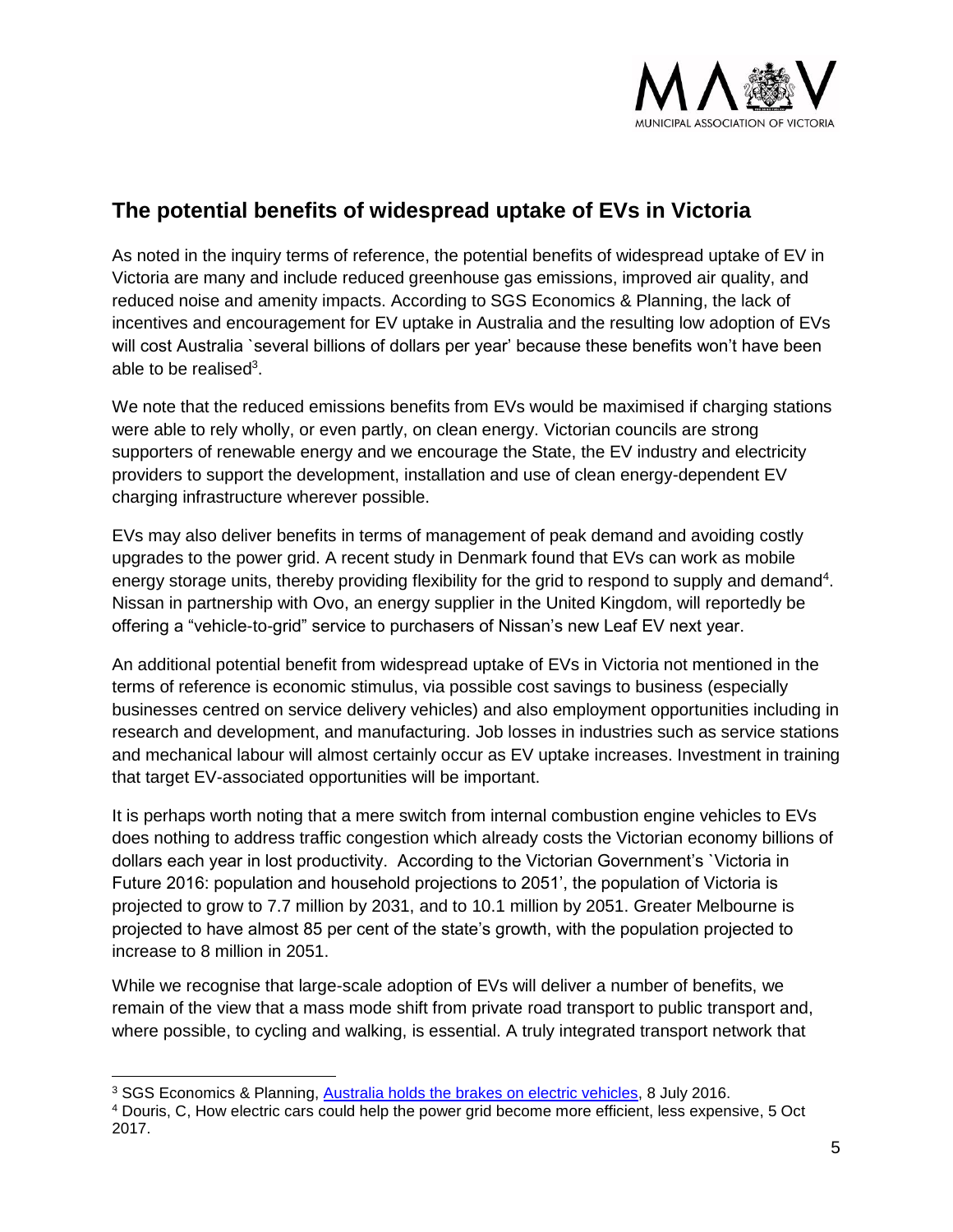

does not rely on individuals' privately owned road vehicles should be a Victorian Government priority objective.

The most recent motor vehicle census data indicates that the number of registered vehicles in Victoria increased by 2.5 per cent to close to 4.8 million vehicles between 2016 and 2017<sup>5</sup>. Genuine long term integrated transport and land use planning and substantial investment in public transport infrastructure is critical if Victoria is to remain liveable and prosperous. Electric vehicles, especially electric heavy vehicles and electric public transport fleet, will and should be a key component of Victoria's integrated transport future.

### <span id="page-5-0"></span>**Incentive options for supporting the uptake of EVs**

Research by ClimateWorks indicates that the key barriers to uptake of EVs are cost and availability, recharging concerns, and consumer awareness. Councils also consider these issues to be the key barriers in addition to concerns about restricted travel range.

In relation to cost and availability, it is anticipated that the offering of a wider variety of EV models in the Australian market, particularly at a lower price point, would increase sales. In 2016 there were only three models of EV that were priced less than \$60,000 and two of these were no longer available by mid-year. The third was a van only available through special order.

In terms of regulatory and economic incentives we note the options suggested by ClimateWorks, the Electric Vehicles Council and others, including:

- introduction of more stringent light vehicle carbon dioxide emissions standards
- removing or discounting the Luxury Car Tax (LCT) applicable to EVs
- removing fringe benefits tax for EVs
- incorporation of EVs into government fleets; and
- support for the installation of an EV charging network.

Experience in a number of overseas jurisdictions shows that the provision of incentives can and does lead to increased uptake of EVs. Successful incentives identified by the Australia Institute include federal tax credits in the US, the *bonus-malus* system in France (whereby buyers of high-emitting vehicles pay a fee and buyers of low-emissions vehicles receive a rebate), and EV exemptions from road tolls, registration charges and VAT in Norway. We encourage the Committee to study the measures and policy frameworks adopted in the likes of Norway, the US and most recently in New Zealand, and consider their applicability in the Victorian and Australian context.

In regards to infrastructure incentives, the provision of an easily accessible, efficient and reliable charging network will be critical to bolster consumer confidence in EVs. ClimateWorks has found that despite research indicating that most charging will occur at home or in the workplace,

 <sup>5</sup> Australian Bureau of Statistics, [Motor Vehicle Census Data,](http://www.abs.gov.au/ausstats/abs@.nsf/mf/9309.0) Australia, 31 Jan 2017.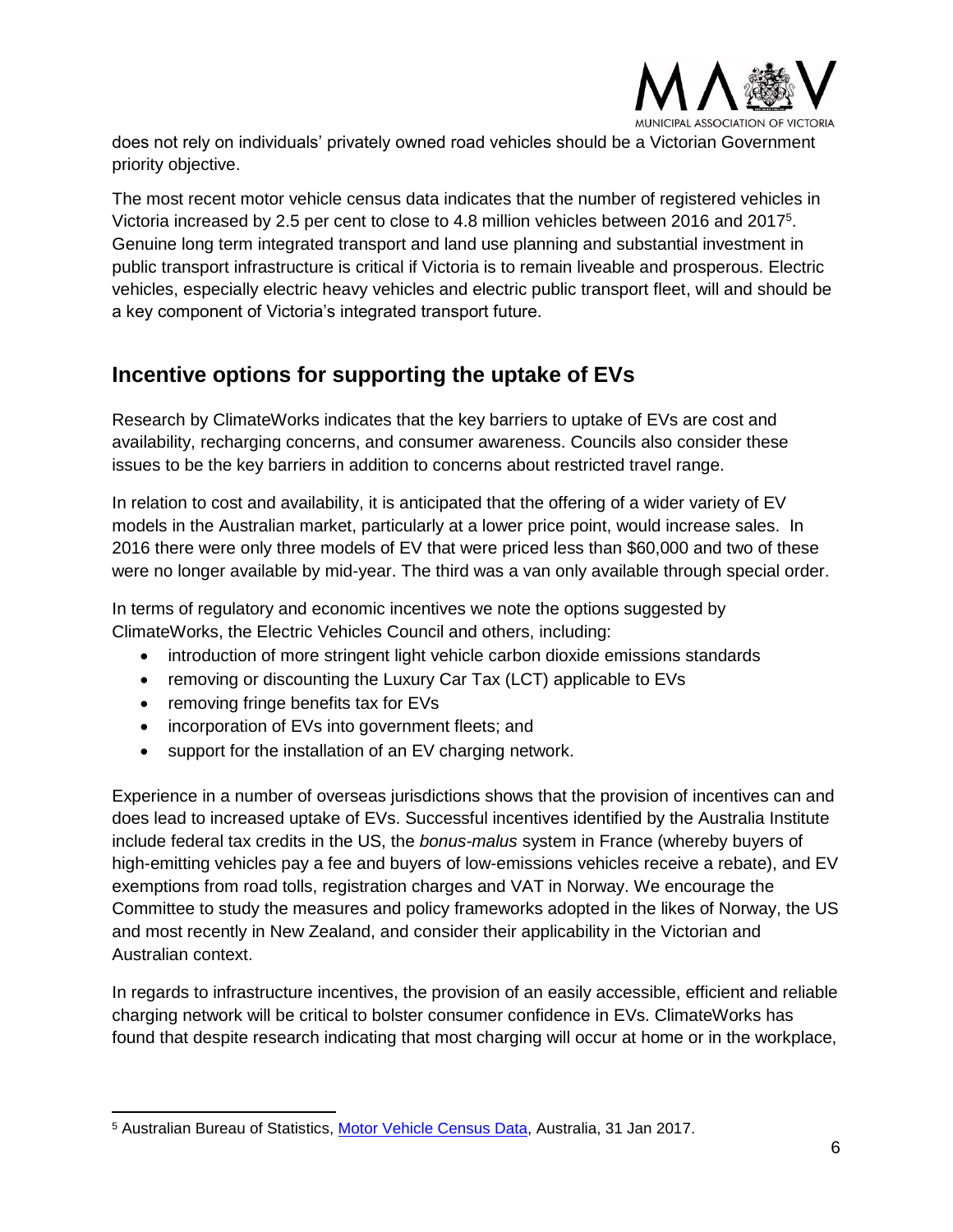

potential purchasers of EVs still tend to seek assurance that public charging infrastructure will also be readily available.

Again, it is instructive to look at how other jurisdictions have incentivised provision of public charging infrastructure. The Australia Institute nominates New Hampshire's approach of providing targeted state rebates for installation of public EV charging stations in non-residential properties as a possible right fit for Australia. In their view, the current fragmentation of charging technology heightens the need for government intervention to help ensure heterogeneous charging stations are available in strategic locations across all areas.

Councils are already concerned about the dominance of one EV manufacturer's charging infrastructure in Victoria and are keen to see multiple providers in the market and for charge points to be accessible to all EVs. It would be a poor outcome indeed to find ourselves with one monopoly provider of EVs or EV charging infrastructure and for there not to be a smart spread of charging stations to enable EV travel across all regions of Victoria.

Rural councils in particular are concerned that the distance between charge points not be too great to prevent or deter EV travel to and across rural Victoria. In providing input to this submission, East Gippsland Shire Council, Victoria's second largest municipality in land size, noted that there is currently no public charging infrastructure within the shire and only one commercial premises that offers a charge point for Tesla vehicles only. This lack of charging infrastructure clearly needs to be addressed if potential purchasers and drivers of EVs are to have confidence that EVs are a good and sensible vehicle option in Victoria. Government regulation and incentives have a role to play.

Confidence in EVs would also likely be boosted if there was a centralised database or map of all charging points that is clear, easily accessible and kept current. Standardised signage for public charging points would also likely be beneficial. The importance of public charging infrastructure being accompanied with EV-only parking spaces adjacent to the infrastructure has also been raised by councils.

Consumer awareness of and appreciation for EVs will no doubt improve when there is a plentiful supply of EVs on our roads. In order to reach that point however, governments have an important role to play in educating the public and promoting the benefits of EVs. We note that as part of a multi-faceted package to support EVs in New Zealand, the New Zealand government has committed one million dollars per year over five years for a nationwide EV information and promotion campaign. Other measures adopted in various jurisdictions include issuing EVs with distinctive number plates and making EV public charging infrastructure highly visible.

In undertaking this inquiry, it may be prudent for the Committee to also consider the growing interest and preparation underway for automated vehicles and an automated transport network. Notwithstanding the many challenges and issues that need to be worked through, recent studies that suggest an automated and intelligent transport network could lead to significantly fewer cars on the road and improved road safety does suggest an exciting and more sustainable transport future in Australia if the appropriate planning, safeguards and incentives are in place.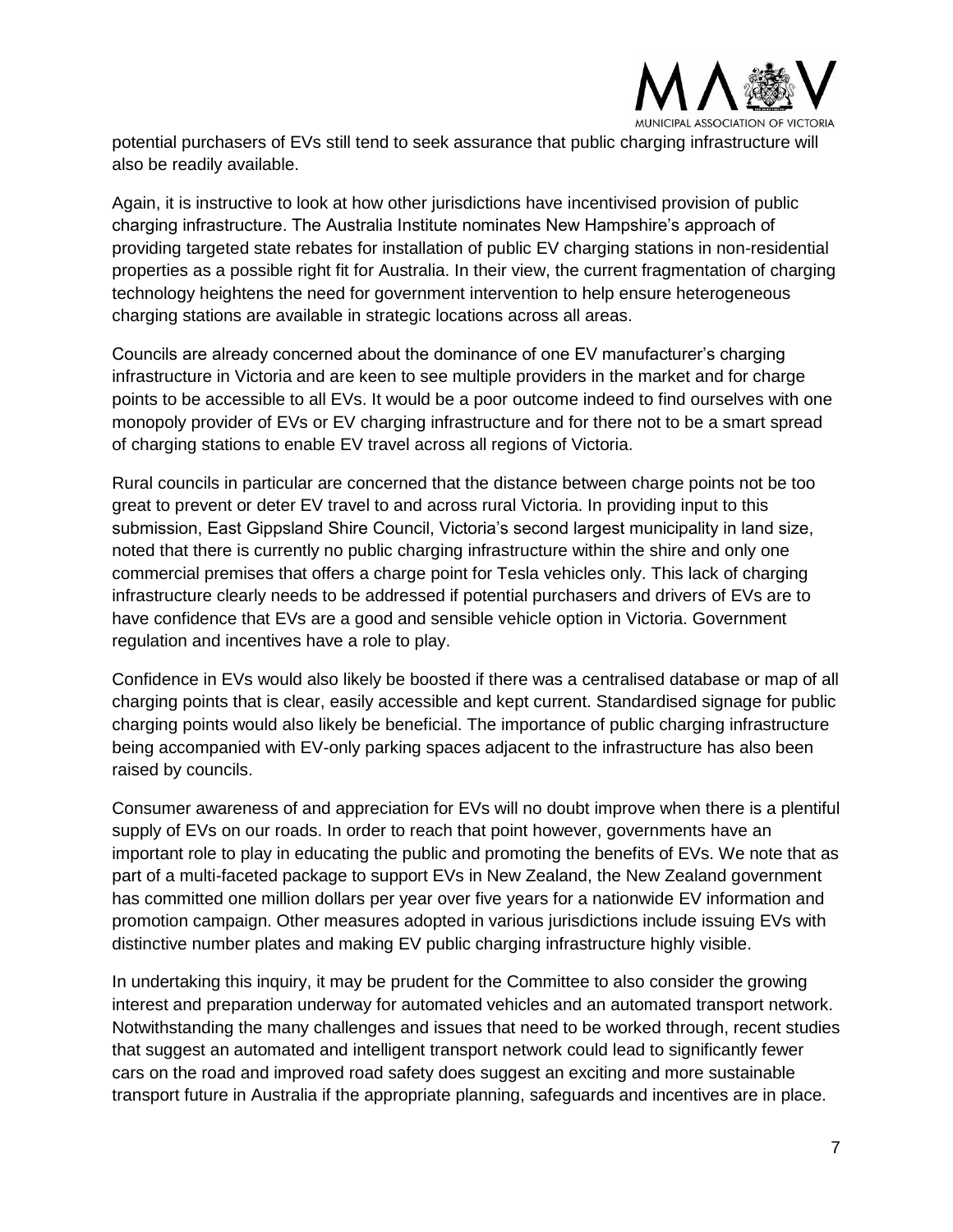

Investment in public transport as a key component of the intelligent transport network will be critical.

As noted by academics from Monash University and Queensland University of Technology, `through the convergence of automation, electrification and ride-sharing technologies, autonomous vehicles could significantly reshape real estate, urban development and city planning — as the automobile did in the last century.<sup>'6</sup> Serious consideration needs to be given to how our land-use planning and building system can appropriately support and facilitate a smooth and efficient transition to a transport network that is markedly different to the transport system we live with today.

# <span id="page-7-0"></span>**The applicability of EVs in public transport bus fleets and public sector fleets**

As noted above, a number of Victorian councils have invested in and/or or trialled electric vehicles for their fleet and have also supported the installation of public charging stations. The City of Melbourne and the City of Moreland are notable early adopters and leaders in the EV space, as are Whitehorse City Council and City of Casey. Numerous Victorian councils eagerly participated in the Victorian Government's EV trial in 2012-2014.

The lack of suitable lower-cost EV models available for purchase has been a key barrier to greater uptake of EV in council fleets. We anticipate that as more EV models become available councils' willingness to invest in EV will also increase. It is worth noting that in seeking council input to this submission it was made clear to the MAV that rural and regional councils are just as interested and excited by the opportunities that EVs present as metropolitan councils. As noted above, affordability, availability of charging infrastructure, vehicle travel range and fit for purpose will be key considerations for councils considering transitioning their fleet to EV.

It would be remiss for this submission not to note the ground-breaking work that Moreland City Council is doing to develop a fleet of waste vehicles powered by 100 per cent renewable hydrogen, the first of its kind in Australia. The 100 per cent renewable hydrogen will be generated using electrolysis and a mix of storm water harvesting and solar generation, as well as power purchased from wind farms. Council is partnering with H2U to develop and test a fleet of prototype trucks which will be built locally. Benefits to residents will include quieter rubbish collection and better air quality, while carbon emissions and costs for the council will also decrease.

We understand that bulk purchasing of EVs for government fleet in New Zealand and other countries has been utilised effectively as a strategy to encourage widespread uptake of EVs and investment in EV charging infrastructure. With the Victorian Government's fleet management centralised through VicFleet, a business unit of the Department of Treasury and Finance, it seems likely that it would not be too complex to have the same approach applied here in

 $\overline{a}$ 

<sup>6</sup> Yigitcanlar, T., Currie, G., & Kamruzzaman, Md. [Driverless vehicles could bring out the best –](https://theconversation.com/driverless-vehicles-could-bring-out-the-best-or-worst-in-our-cities-by-transforming-land-use-84127) or worst – [in our cities by transforming land](https://theconversation.com/driverless-vehicles-could-bring-out-the-best-or-worst-in-our-cities-by-transforming-land-use-84127) use**. October 2017.**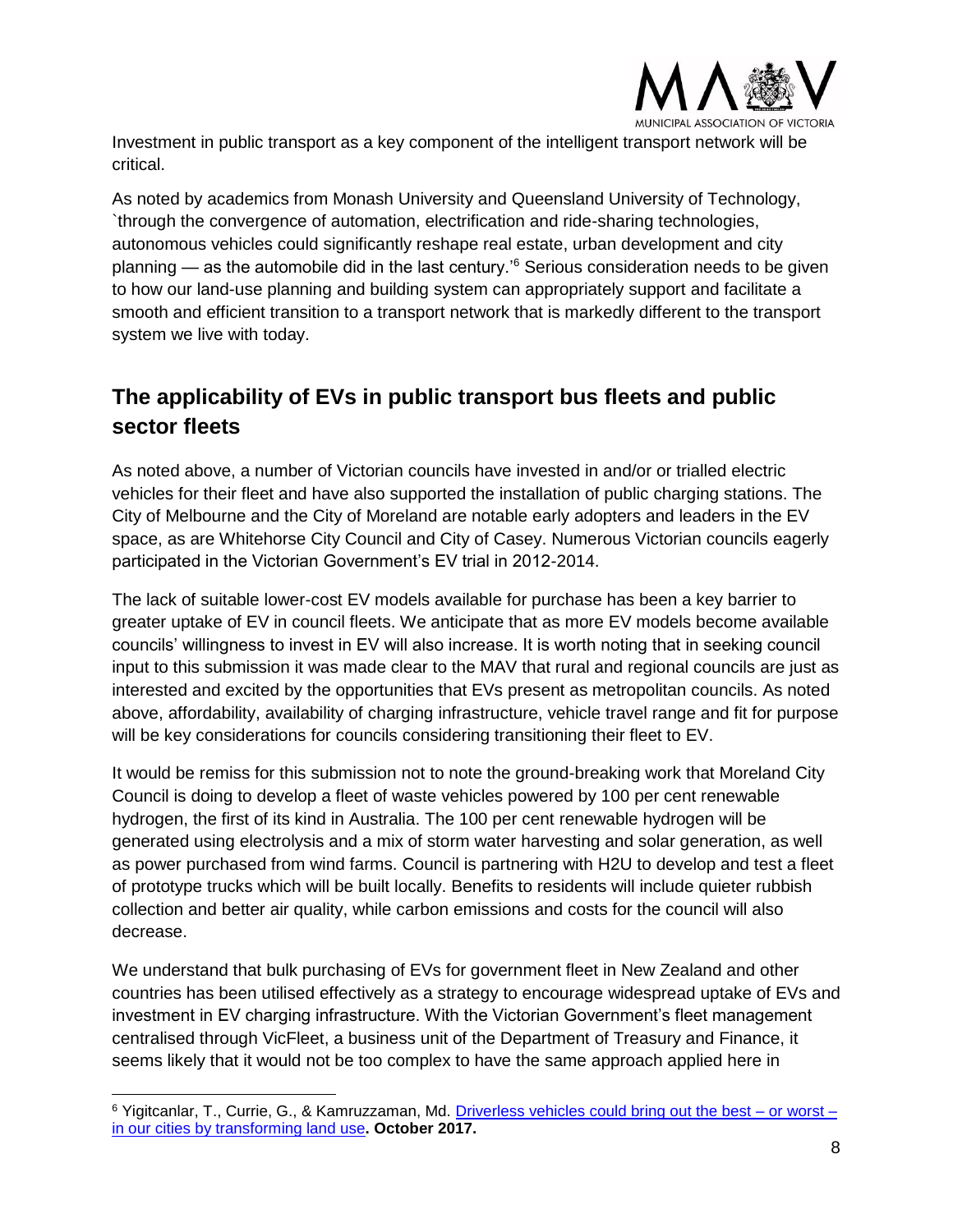

Victoria. As the minister responsible for the government's passenger and light commercial vehicle fleet policy, it will be critical that the Minister for Finance understands the many benefits of EVs.

There are a number of trials and research projects underway in other jurisdictions exploring the feasibility and benefits of EV usage in public transport systems. Potentially helpful case studies for the Committee include the Zero Emission Urban Bus System (ZEUS) activity in the European Union and, more locally, the ACT government's EV bus trials. Councils are very keen to see the State invest in and support greater uptake of electric buses in our public transport network.

#### <span id="page-8-0"></span>**Conclusion**

The MAV appreciates the opportunity to register our and Victorian councils' interest in the Committee's inquiry.

By adopting a zero net emissions by 2050 target, the Victorian Government has made clear its commitment to be a leader in climate change action. Noting that transport emissions are a substantial contributor to Victoria's overall emissions, it is clear that support for and investment in EVs, including in our government fleet and public transport network, will play a key role in helping Victoria meet its emissions reduction targets.

Apart from emissions reductions, widespread uptake of EVs in Victoria offers many potential benefits including improved air quality, reduced noise and amenity impacts, reduced fleet maintenance costs, and new economic stimulus. Experience overeas shows however that regulatory and economic incentives are essential in order to realise the benefits that widespread uptake of EVs bring. Both the Victorian government and the Australian government have a critical role to play in this regard.

As road infrastructure providers, fleet managers and representatives of their local communities, Victorian councils also have a strong interest in supporting a smooth transition to EVs and are keen to work with other levels of government and with community and industry to make this transition happen.